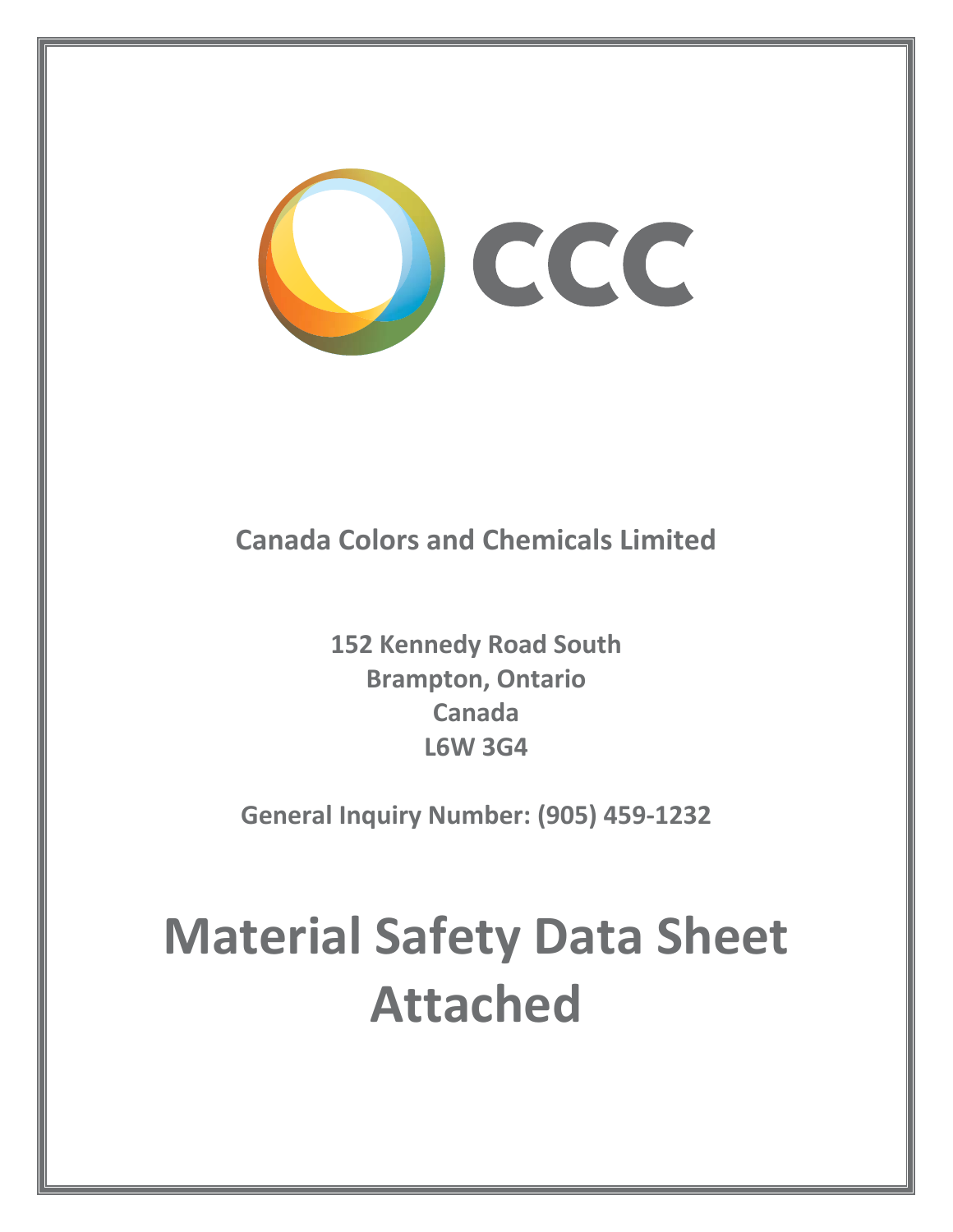

## **SAFETY DATA SHEET**

 **CCC: Product Code: \_\_\_\_\_\_\_\_\_\_\_\_\_\_\_\_\_\_\_\_\_\_ This product is distributed by Canada Colors and Chemicals Limited General Inquiry: (416) 449Ͳ7750 (905) 459-123224 Hour Emergency: (416) 444Ͳ2112**

CCC

\$"364 **CCC: Product Name: \_\_\_\_\_\_\_\_\_\_\_\_\_\_\_\_\_\_\_\_\_\_\_\_\_\_\_\_\_\_\_\_\_\_\_\_\_\_**

| 1. Identification |  |
|-------------------|--|
|                   |  |

#### **Product identifier C A R U S ™ 3180 WATER TREATMENT CHEMICAL Other means of identification** Not available. **Recommended use CARUS™ 3180 WAT ER TREATMENT CHEMICAL is an effective corrosion** inhibitor developed specifically for use in potable and industrial water systems. **Recommended restrictions** None known. **Manufacturer/Importer/Supplier/Distributor information Company name** CARUS CORPORATION **Address** 315 Fifth Street, Peru, IL 61354, USA **Telephone** 815 223-1500 - All other non-emergency inquiries about the product should be

(spill, leak, fire, exposure or accident), call CHEMTREC at

CHEMTREC®, Other countries: 001 (703) 527-3887

CHEMTREC®, Mexico (Toll-Free - must be dialed from within country):

directed to the company

01-800-681-9531

**Emergency Telephone** For Hazardous Materials [or Dangerous Goods] Incidents ONLY

CHEMTREC®, USA: 001 (800) 424-9300

**E-mail** salesmkt@caruscorporation.com **Website** www.caruscorporation.com **Contact person** Dr. Chithambarathanu Pillai

|  | 2. Hazard(s) identification |
|--|-----------------------------|
|--|-----------------------------|

| <b>Physical hazards</b>      | Not classified.                                           |                                         |
|------------------------------|-----------------------------------------------------------|-----------------------------------------|
| <b>Health Hazards</b>        | Skin corrosion/irritation                                 | Category 1                              |
|                              | Serious eye damage/eye irritation                         | Category 1                              |
|                              | Specific Target Organ Toxicity, Single<br>Exposure        | Category 3 respiratory tract irritation |
|                              | Specific Target Organ Toxicity, Repeated<br>Exposure      | Category 1 (Lung)                       |
| <b>Environmental hazards</b> | Hazardous to the aquatic environment, acute<br>hazard     | Category 1                              |
|                              | Hazardous to the aquatic environment,<br>long-term hazard | Category 1                              |
| <b>OSHA defined hazards</b>  | Not classified.                                           |                                         |
| Label elements               |                                                           |                                         |
|                              |                                                           |                                         |

**Signal word** Danger

**Hazard statement** Causes severe skin burns and eye damage. May cause respiratory irritation. Causes damage to organs (Lung) through prolonged or repeated exposure. Very toxic to aquatic life with long lasting effects.

**Precautionary statement**

**Prevention** Use only outdoors or in a well-ventilated area. Do not breathe mist or vapor. Wear protective gloves/protective clothing/eye protection/face protection. Avoid release to the environment.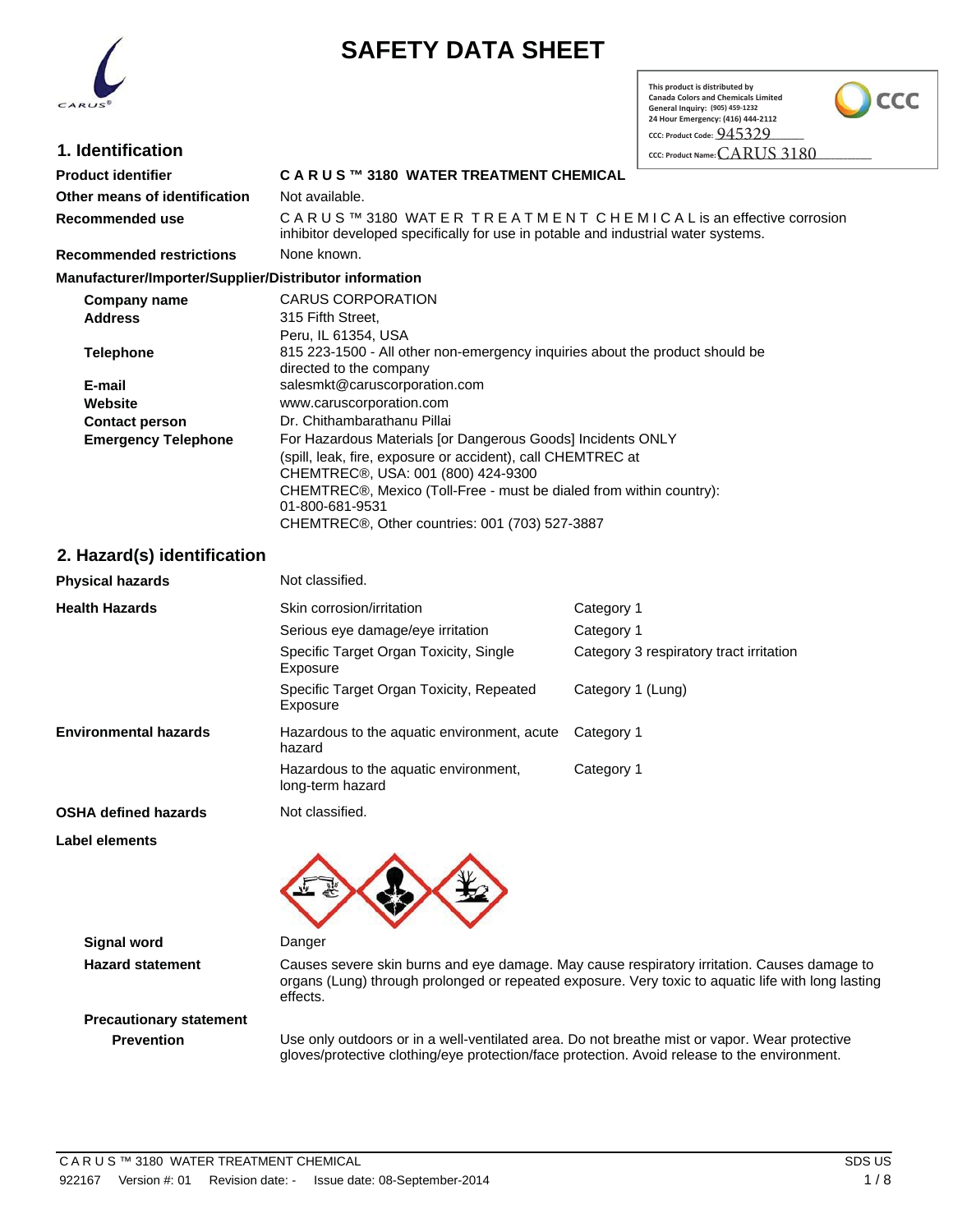| <b>Response</b>                              | If swallowed: Rinse mouth. Do NOT induce vomiting. If on skin (or hair): Take off immediately all<br>contaminated clothing. Rinse skin with water/shower. If inhaled: Remove person to fresh air and<br>keep comfortable for breathing. If in eyes: Rinse cautiously with water for several minutes.<br>Remove contact lenses, if present and easy to do. Continue rinsing. Immediately call a poison<br>center/doctor. Specific treatment is urgent (see this label). Wash contaminated clothing before<br>reuse. Collect spillage. |
|----------------------------------------------|--------------------------------------------------------------------------------------------------------------------------------------------------------------------------------------------------------------------------------------------------------------------------------------------------------------------------------------------------------------------------------------------------------------------------------------------------------------------------------------------------------------------------------------|
| <b>Storage</b>                               | Store in a well-ventilated place. Keep container tightly closed. Store locked up.                                                                                                                                                                                                                                                                                                                                                                                                                                                    |
| <b>Disposal</b>                              | Dispose of contents/container in accordance with local/regional/national/international regulations.                                                                                                                                                                                                                                                                                                                                                                                                                                  |
| Hazard(s) not otherwise<br>classified (HNOC) | None known.                                                                                                                                                                                                                                                                                                                                                                                                                                                                                                                          |

#### **3. Composition/information on ingredients**

**Mixtures**

| <b>Chemical name</b>                                                         |                                                                                                                                                                                                                                                                                                                                                                                                          | <b>CAS number</b> | %         |
|------------------------------------------------------------------------------|----------------------------------------------------------------------------------------------------------------------------------------------------------------------------------------------------------------------------------------------------------------------------------------------------------------------------------------------------------------------------------------------------------|-------------------|-----------|
| Phosphoric acid                                                              |                                                                                                                                                                                                                                                                                                                                                                                                          | 7664-38-2         | $23 - 27$ |
| Trizinc bis(orthophosphate)                                                  |                                                                                                                                                                                                                                                                                                                                                                                                          | 7779-90-0         | $22 - 26$ |
| Hydrochloric acid                                                            |                                                                                                                                                                                                                                                                                                                                                                                                          | 7647-01-0         | $1 - 5$   |
| <b>Composition comments</b>                                                  | All concentrations are in percent by weight unless ingredient is a gas. Gas concentrations are in<br>percent by volume.                                                                                                                                                                                                                                                                                  |                   |           |
| 4. First-aid measures                                                        |                                                                                                                                                                                                                                                                                                                                                                                                          |                   |           |
| <b>Inhalation</b>                                                            | Remove victim to fresh air and keep at rest in a position comfortable for breathing. Oxygen or<br>artificial respiration if needed. Do not use mouth-to-mouth method if victim inhaled the substance.<br>Induce artificial respiration with the aid of a pocket mask equipped with a one-way valve or other<br>proper respiratory medical device. Call a physician or poison control center immediately. |                   |           |
| <b>Skin contact</b>                                                          | Take off immediately all contaminated clothing. Rinse skin with water/shower. Call a physician or<br>poison control center immediately. Chemical burns must be treated by a physician. Wash<br>contaminated clothing before reuse.                                                                                                                                                                       |                   |           |
| Eye contact                                                                  | Immediately flush eyes with plenty of water for at least 15 minutes. Remove contact lenses, if<br>present and easy to do. Continue rinsing. Call a physician or poison control center immediately.                                                                                                                                                                                                       |                   |           |
| Ingestion                                                                    | Call a physician or poison control center immediately. Rinse mouth. Do not induce vomiting. If<br>vomiting occurs, keep head low so that stomach content doesn't get into the lungs.                                                                                                                                                                                                                     |                   |           |
| <b>Most important</b><br>symptoms/effects, acute and<br>delayed              | Burning pain and severe corrosive skin damage. Causes serious eye damage. Symptoms may<br>include stinging, tearing, redness, swelling, and blurred vision. Permanent eye damage including<br>blindness could result. Coughing. Discomfort in the chest. Shortness of breath.                                                                                                                            |                   |           |
| Indication of immediate<br>medical attention and special<br>treatment needed | Provide general supportive measures and treat symptomatically. Keep victim under observation.<br>Symptoms may be delayed.                                                                                                                                                                                                                                                                                |                   |           |
| <b>General information</b>                                                   | If you feel unwell, seek medical advice (show the label where possible). Ensure that medical<br>personnel are aware of the material(s) involved, and take precautions to protect themselves. Show<br>this safety data sheet to the doctor in attendance.                                                                                                                                                 |                   |           |
| 5. Fire-fighting measures                                                    |                                                                                                                                                                                                                                                                                                                                                                                                          |                   |           |
| Suitable extinguishing media                                                 | Powder. Foam. Carbon dioxide (CO2).                                                                                                                                                                                                                                                                                                                                                                      |                   |           |
| <b>Unsuitable extinguishing</b><br>media                                     | Do not use water jet as an extinguisher, as this will spread the fire.                                                                                                                                                                                                                                                                                                                                   |                   |           |
| Specific hazards arising from<br>the chemical                                | During fire, gases hazardous to health may be formed.                                                                                                                                                                                                                                                                                                                                                    |                   |           |
| Special protective equipment<br>and precautions for firefighters             | Self-contained breathing apparatus and full protective clothing must be worn in case of fire.                                                                                                                                                                                                                                                                                                            |                   |           |
| <b>Fire fighting</b><br>equipment/instructions                               | Move containers from fire area if you can do so without risk.                                                                                                                                                                                                                                                                                                                                            |                   |           |
| <b>Specific methods</b>                                                      | Use standard firefighting procedures and consider the hazards of other involved materials.                                                                                                                                                                                                                                                                                                               |                   |           |
| <b>General fire hazards</b>                                                  | No unusual fire or explosion hazards noted.                                                                                                                                                                                                                                                                                                                                                              |                   |           |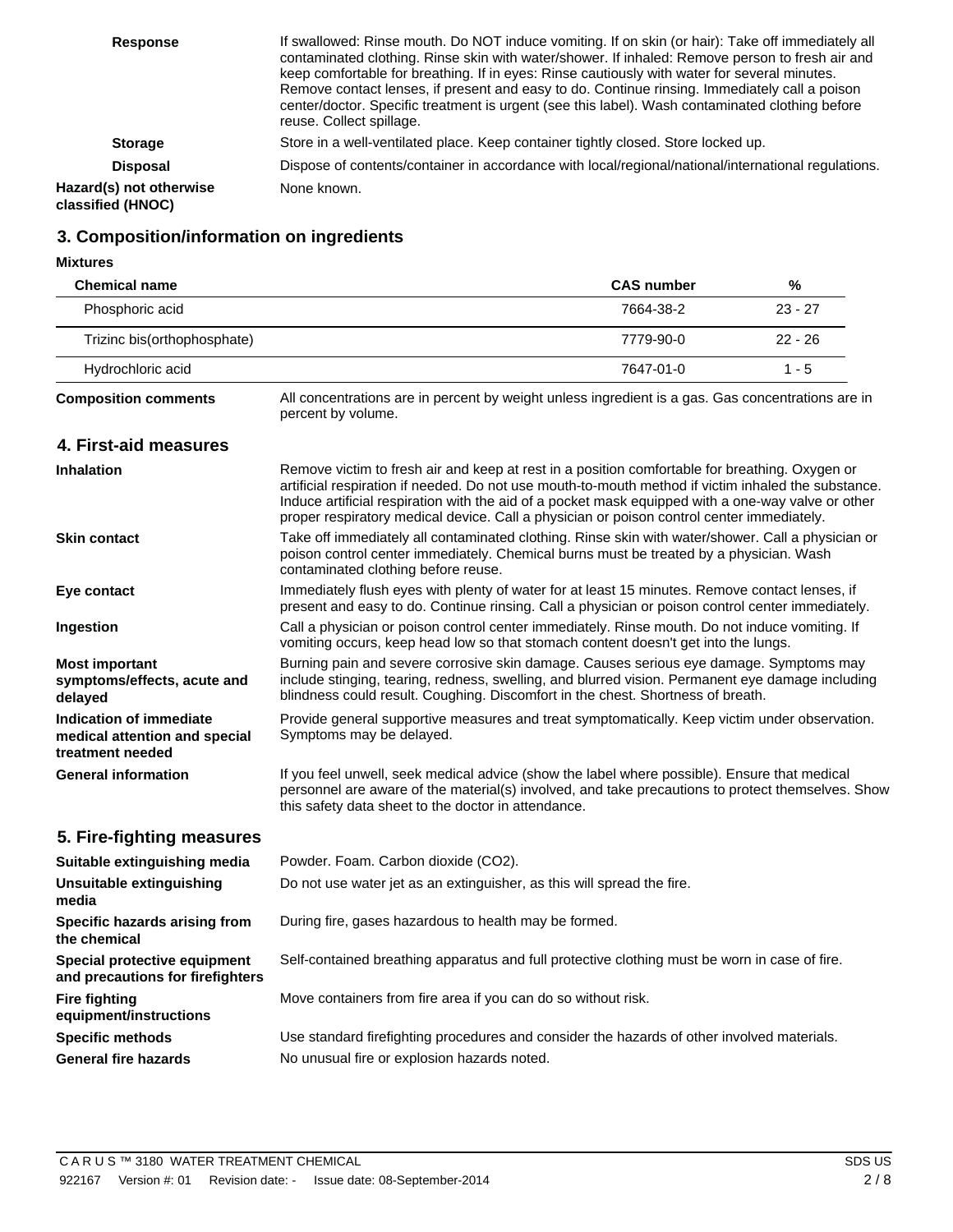#### **6. Accidental release measures**

| <b>Personal precautions,</b><br>protective equipment and<br>emergency procedures | Keep unnecessary personnel away. Keep people away from and upwind of spill/leak. Keep out of<br>low areas. Wear appropriate protective equipment and clothing during clean-up. Do not breathe<br>vapors or spray mist. Do not touch damaged containers or spilled material unless wearing<br>appropriate protective clothing. Ensure adequate ventilation. Local authorities should be advised if<br>significant spillages cannot be contained. For personal protection, see section 8 of the SDS. |  |
|----------------------------------------------------------------------------------|----------------------------------------------------------------------------------------------------------------------------------------------------------------------------------------------------------------------------------------------------------------------------------------------------------------------------------------------------------------------------------------------------------------------------------------------------------------------------------------------------|--|
| <b>Methods and materials for</b><br>containment and cleaning up                  | This product is miscible in water.<br>Large Spills: Stop the flow of material, if this is without risk. Dike the spilled material, where this is<br>possible. Absorb in vermiculite, dry sand or earth and place into containers. Prevent entry into<br>waterways, sewer, basements or confined areas. Following product recovery, flush area with water<br>Small Spills: Wipe up with absorbent material (e.g. cloth, fleece). Clean surface thoroughly to<br>remove residual contamination.      |  |
| <b>Environmental precautions</b>                                                 | Never return spills to original containers for re-use. For waste disposal, see section 13 of the SDS.<br>Avoid release to the environment. Inform appropriate managerial or supervisory personnel of all<br>environmental releases. Prevent further leakage or spillage if safe to do so. Avoid discharge into<br>drains, water courses or onto the ground.                                                                                                                                        |  |
| 7. Handling and storage                                                          |                                                                                                                                                                                                                                                                                                                                                                                                                                                                                                    |  |
| <b>Precautions for safe handling</b>                                             | Do not breathe vapors or spray mist. Avoid contact with eyes, skin, and clothing. When using, do<br>not eat, drink or smoke. Use only outdoors or in a well-ventilated area. Wear appropriate personal<br>protective equipment. Wash hands thoroughly after handling. Avoid release to the environment.<br>Observe good industrial hygiene practices.                                                                                                                                              |  |
| Conditions for safe storage,<br>including any incompatibilities                  | Store locked up. Store in a well-ventilated place. Store away from incompatible materials (see<br>Section 10 of the SDS).                                                                                                                                                                                                                                                                                                                                                                          |  |

#### **8. Exposure controls/personal protection**

#### **Occupational exposure limits**

#### **US. OSHA Table Z-1 Limits for Air Contaminants (29 CFR 1910.1000)**

| <b>Components</b>                           | <b>Type</b>                                                                                                                                                                                                                                                                                                                                                                                                                                                                                      | <b>Value</b> |  |
|---------------------------------------------|--------------------------------------------------------------------------------------------------------------------------------------------------------------------------------------------------------------------------------------------------------------------------------------------------------------------------------------------------------------------------------------------------------------------------------------------------------------------------------------------------|--------------|--|
| Hydrochloric acid (CAS<br>7647-01-0)        | Ceiling                                                                                                                                                                                                                                                                                                                                                                                                                                                                                          | 7 mg/m3      |  |
|                                             |                                                                                                                                                                                                                                                                                                                                                                                                                                                                                                  | 5 ppm        |  |
| Phosphoric acid (CAS<br>7664-38-2)          | <b>PEL</b>                                                                                                                                                                                                                                                                                                                                                                                                                                                                                       | 1 $mg/m3$    |  |
| <b>US. ACGIH Threshold Limit Values</b>     |                                                                                                                                                                                                                                                                                                                                                                                                                                                                                                  |              |  |
| <b>Components</b>                           | <b>Type</b>                                                                                                                                                                                                                                                                                                                                                                                                                                                                                      | <b>Value</b> |  |
| Hydrochloric acid (CAS<br>7647-01-0)        | Ceiling                                                                                                                                                                                                                                                                                                                                                                                                                                                                                          | 2 ppm        |  |
| Phosphoric acid (CAS<br>7664-38-2)          | <b>STEL</b>                                                                                                                                                                                                                                                                                                                                                                                                                                                                                      | $3$ mg/m $3$ |  |
|                                             | <b>TWA</b>                                                                                                                                                                                                                                                                                                                                                                                                                                                                                       | 1 $mg/m3$    |  |
| US. NIOSH: Pocket Guide to Chemical Hazards |                                                                                                                                                                                                                                                                                                                                                                                                                                                                                                  |              |  |
|                                             |                                                                                                                                                                                                                                                                                                                                                                                                                                                                                                  |              |  |
| <b>Components</b>                           | <b>Type</b>                                                                                                                                                                                                                                                                                                                                                                                                                                                                                      | <b>Value</b> |  |
| Hydrochloric acid (CAS<br>7647-01-0)        | Ceiling                                                                                                                                                                                                                                                                                                                                                                                                                                                                                          | $7$ mg/m $3$ |  |
|                                             |                                                                                                                                                                                                                                                                                                                                                                                                                                                                                                  | 5 ppm        |  |
| Phosphoric acid (CAS<br>7664-38-2)          | <b>STEL</b>                                                                                                                                                                                                                                                                                                                                                                                                                                                                                      | $3$ mg/m $3$ |  |
|                                             | <b>TWA</b>                                                                                                                                                                                                                                                                                                                                                                                                                                                                                       | 1 $mg/m3$    |  |
| <b>Biological limit values</b>              | No biological exposure limits noted for the ingredient(s).                                                                                                                                                                                                                                                                                                                                                                                                                                       |              |  |
| Appropriate engineering<br>controls         | Good general ventilation (typically 10 air changes per hour) should be used. Ventilation rates<br>should be matched to conditions. If applicable, use process enclosures, local exhaust ventilation,<br>or other engineering controls to maintain airborne levels below recommended exposure limits. If<br>exposure limits have not been established, maintain airborne levels to an acceptable level. Eye<br>wash facilities and emergency shower must be available when handling this product. |              |  |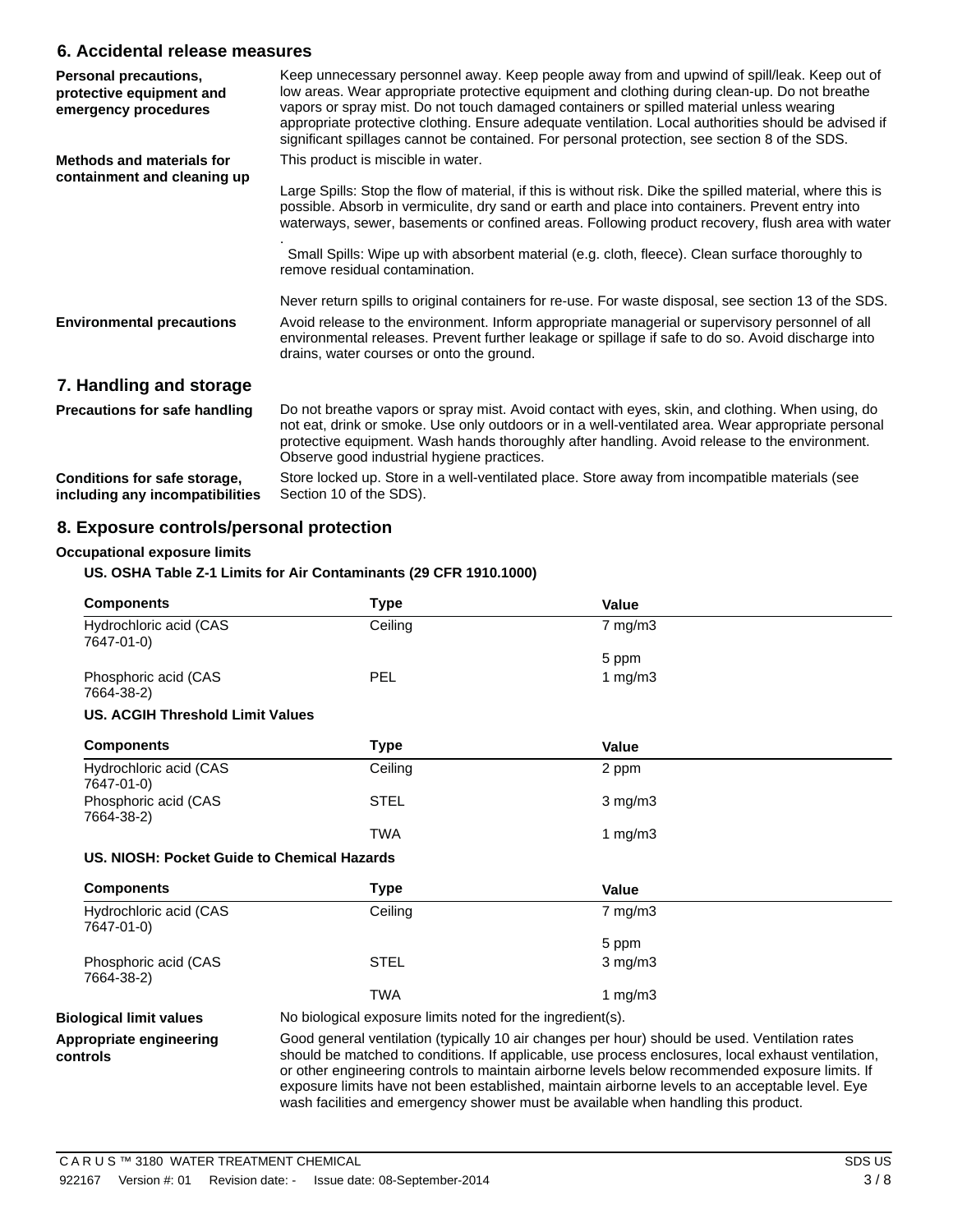#### **Individual protection measures, such as personal protective equipment**

| Wear safety glasses with side shields (or goggles).                                                                                                                                                                                                        |  |
|------------------------------------------------------------------------------------------------------------------------------------------------------------------------------------------------------------------------------------------------------------|--|
|                                                                                                                                                                                                                                                            |  |
| Wear appropriate chemical resistant gloves.                                                                                                                                                                                                                |  |
| Wear appropriate chemical resistant clothing. Use of an impervious apron is recommended.                                                                                                                                                                   |  |
| In case of insufficient ventilation, wear suitable respiratory equipment. Use NIOSH approved<br>respirator with organic vapor/acid gas protection.                                                                                                         |  |
| Wear appropriate thermal protective clothing, when necessary.                                                                                                                                                                                              |  |
| Keep away from food and drink. Always observe good personal hygiene measures, such as<br>washing after handling the material and before eating, drinking, and/or smoking. Routinely wash<br>work clothing and protective equipment to remove contaminants. |  |
|                                                                                                                                                                                                                                                            |  |

### **9. Physical and chemical properties**

| Appearance                                        |                                                                                               |  |  |
|---------------------------------------------------|-----------------------------------------------------------------------------------------------|--|--|
| <b>Physical state</b>                             | Liquid.                                                                                       |  |  |
| <b>Form</b>                                       | Liquid.                                                                                       |  |  |
| Color                                             | Colorless.                                                                                    |  |  |
| Odor                                              | None.                                                                                         |  |  |
| <b>Odor threshold</b>                             | Not applicable.                                                                               |  |  |
| рH                                                | 2.8 $\pm$ 0.5 (1 % aqueous solution)                                                          |  |  |
| <b>Melting point/freezing point</b>               | $<$ 32 °F ( $<$ 0 °C)                                                                         |  |  |
| Initial boiling point and boiling<br>range        | Not available.                                                                                |  |  |
| <b>Flash point</b>                                | Not available.                                                                                |  |  |
| <b>Evaporation rate</b>                           | Not available.                                                                                |  |  |
| Flammability (solid, gas)                         | Not available.                                                                                |  |  |
| Upper/lower flammability or explosive limits      |                                                                                               |  |  |
| <b>Flammability limit - lower</b><br>$(\%)$       | Not available.                                                                                |  |  |
| <b>Flammability limit - upper</b><br>(%)          | Not available.                                                                                |  |  |
| Explosive limit - lower (%)                       | Not available.                                                                                |  |  |
| Explosive limit - upper (%)                       | Not available.                                                                                |  |  |
| Vapor pressure                                    | Not available.                                                                                |  |  |
| Vapor density                                     | Not available.                                                                                |  |  |
| <b>Relative density</b>                           | 1.53 ±0.03 (77 °F (25 °C))                                                                    |  |  |
| Solubility(ies)                                   |                                                                                               |  |  |
| Solubility (water)                                | Completely soluble.                                                                           |  |  |
| <b>Partition coefficient</b><br>(n-octanol/water) | Not available.                                                                                |  |  |
| <b>Auto-ignition temperature</b>                  | Not available.                                                                                |  |  |
| <b>Decomposition temperature</b>                  | Not available.                                                                                |  |  |
| <b>Viscosity</b>                                  | Not available.                                                                                |  |  |
| 10. Stability and reactivity                      |                                                                                               |  |  |
| Reactivity                                        | The product is stable and non-reactive under normal conditions of use, storage and transport. |  |  |
| <b>Chemical stability</b>                         | Material is stable under normal conditions.                                                   |  |  |
| <b>Possibility of hazardous</b><br>reactions      | No dangerous reaction known under conditions of normal use.                                   |  |  |
| <b>Conditions to avoid</b>                        | Contact with incompatible materials.                                                          |  |  |

**Incompatible materials** Strong oxidizing agents. Strong bases.

**products**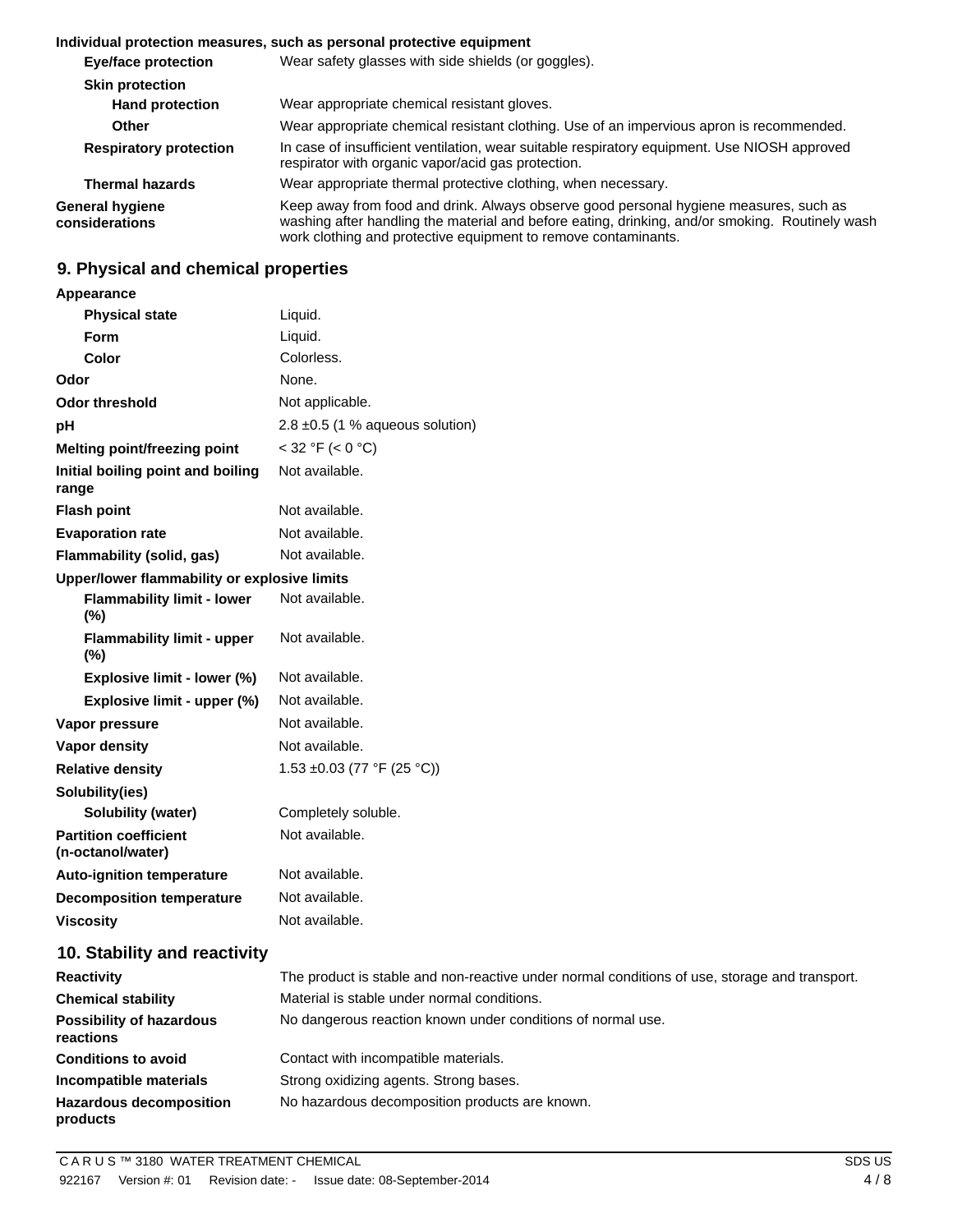#### **11. Toxicological information**

#### **Information on likely routes of exposure**

| <b>Inhalation</b>                                                                  | Causes respiratory tract burns. High concentrations: May cause lung damage.                                                                                                                                                                                                   |  |
|------------------------------------------------------------------------------------|-------------------------------------------------------------------------------------------------------------------------------------------------------------------------------------------------------------------------------------------------------------------------------|--|
| <b>Skin contact</b>                                                                | Causes severe skin burns.                                                                                                                                                                                                                                                     |  |
| Eye contact                                                                        | Causes serious eye damage.                                                                                                                                                                                                                                                    |  |
| Ingestion                                                                          | Causes digestive tract burns.                                                                                                                                                                                                                                                 |  |
| Symptoms related to the<br>physical, chemical and<br>toxicological characteristics | Burning pain and severe corrosive skin damage. Causes serious eye damage. Symptoms may<br>include stinging, tearing, redness, swelling, and blurred vision. Permanent eye damage including<br>blindness could result. Coughing. Discomfort in the chest. Shortness of breath. |  |

#### **Information on toxicological effects**

| <b>Acute toxicit</b> |  |  |
|----------------------|--|--|
|----------------------|--|--|

**Actuary Corrosive. Causes severe skin, eye, respiratory tract, and digestive tract burns.** 

| <b>Components</b>                                                                                                                                          | <b>Species</b>                                                                                                                                                              |  | <b>Test Results</b> |  |  |
|------------------------------------------------------------------------------------------------------------------------------------------------------------|-----------------------------------------------------------------------------------------------------------------------------------------------------------------------------|--|---------------------|--|--|
| Hydrochloric acid (CAS 7647-01-0)                                                                                                                          |                                                                                                                                                                             |  |                     |  |  |
| Acute                                                                                                                                                      |                                                                                                                                                                             |  |                     |  |  |
| Inhalation                                                                                                                                                 |                                                                                                                                                                             |  |                     |  |  |
| <b>LC50</b>                                                                                                                                                | Rat                                                                                                                                                                         |  | 3124 mg/l, 1 Hours  |  |  |
| Oral                                                                                                                                                       |                                                                                                                                                                             |  |                     |  |  |
| LD50                                                                                                                                                       | Rabbit                                                                                                                                                                      |  | 900 mg/kg           |  |  |
| Phosphoric acid (CAS 7664-38-2)                                                                                                                            |                                                                                                                                                                             |  |                     |  |  |
| <b>Acute</b>                                                                                                                                               |                                                                                                                                                                             |  |                     |  |  |
| Dermal                                                                                                                                                     |                                                                                                                                                                             |  |                     |  |  |
| LD50                                                                                                                                                       | Rabbit                                                                                                                                                                      |  | 2740 mg/kg          |  |  |
| Oral                                                                                                                                                       |                                                                                                                                                                             |  |                     |  |  |
| LD <sub>50</sub>                                                                                                                                           | Rat                                                                                                                                                                         |  | 1530 mg/kg          |  |  |
| <b>Skin corrosion/irritation</b>                                                                                                                           | Causes skin burns.                                                                                                                                                          |  |                     |  |  |
| Serious eye damage/eye<br>irritation                                                                                                                       | Causes serious eye damage.                                                                                                                                                  |  |                     |  |  |
|                                                                                                                                                            | <b>Respiratory or skin sensitization</b>                                                                                                                                    |  |                     |  |  |
| <b>Respiratory sensitization</b>                                                                                                                           | Not classified.                                                                                                                                                             |  |                     |  |  |
| <b>Skin sensitization</b>                                                                                                                                  | This product is not expected to cause skin sensitization.                                                                                                                   |  |                     |  |  |
| <b>Germ cell mutagenicity</b>                                                                                                                              | No data available to indicate product or any components present at greater than 0.1% are<br>mutagenic or genotoxic.                                                         |  |                     |  |  |
| Carcinogenicity                                                                                                                                            | This product is not considered to be a carcinogen by IARC, ACGIH, NTP, or OSHA.                                                                                             |  |                     |  |  |
|                                                                                                                                                            | IARC Monographs. Overall Evaluation of Carcinogenicity                                                                                                                      |  |                     |  |  |
| Hydrochloric acid (CAS 7647-01-0)<br>3 Not classifiable as to carcinogenicity to humans.<br>OSHA Specifically Regulated Substances (29 CFR 1910.1001-1050) |                                                                                                                                                                             |  |                     |  |  |
| Not listed.                                                                                                                                                |                                                                                                                                                                             |  |                     |  |  |
|                                                                                                                                                            | <b>Reproductive toxicity</b><br>This product is not expected to cause reproductive or developmental effects.                                                                |  |                     |  |  |
| Specific target organ toxicity -<br>single exposure                                                                                                        | May cause irritation to the respiratory system.                                                                                                                             |  |                     |  |  |
| Specific target organ toxicity -<br>repeated exposure                                                                                                      | Causes damage to organs (Lung) through prolonged or repeated exposure.                                                                                                      |  |                     |  |  |
| <b>Aspiration hazard</b>                                                                                                                                   | Not available.                                                                                                                                                              |  |                     |  |  |
| <b>Chronic effects</b>                                                                                                                                     | Prolonged, repeated exposure to acid fumes/mists may cause chronic bronchitis, irritation of skin,<br>mucous membranes and gastrointestinal tract and erosion of the teeth. |  |                     |  |  |

#### **12. Ecological information**

| Ecotoxicity                     | Very toxic to aquatic life with long lasting effects. |                         |                     |  |  |
|---------------------------------|-------------------------------------------------------|-------------------------|---------------------|--|--|
| <b>Components</b>               | <b>Species</b>                                        |                         | <b>Test Results</b> |  |  |
| Phosphoric acid (CAS 7664-38-2) |                                                       |                         |                     |  |  |
| <b>Aquatic</b>                  |                                                       |                         |                     |  |  |
| Fish                            | LC50                                                  | Mosquitofish (Gambusia) | 138 mg/l, 96 h      |  |  |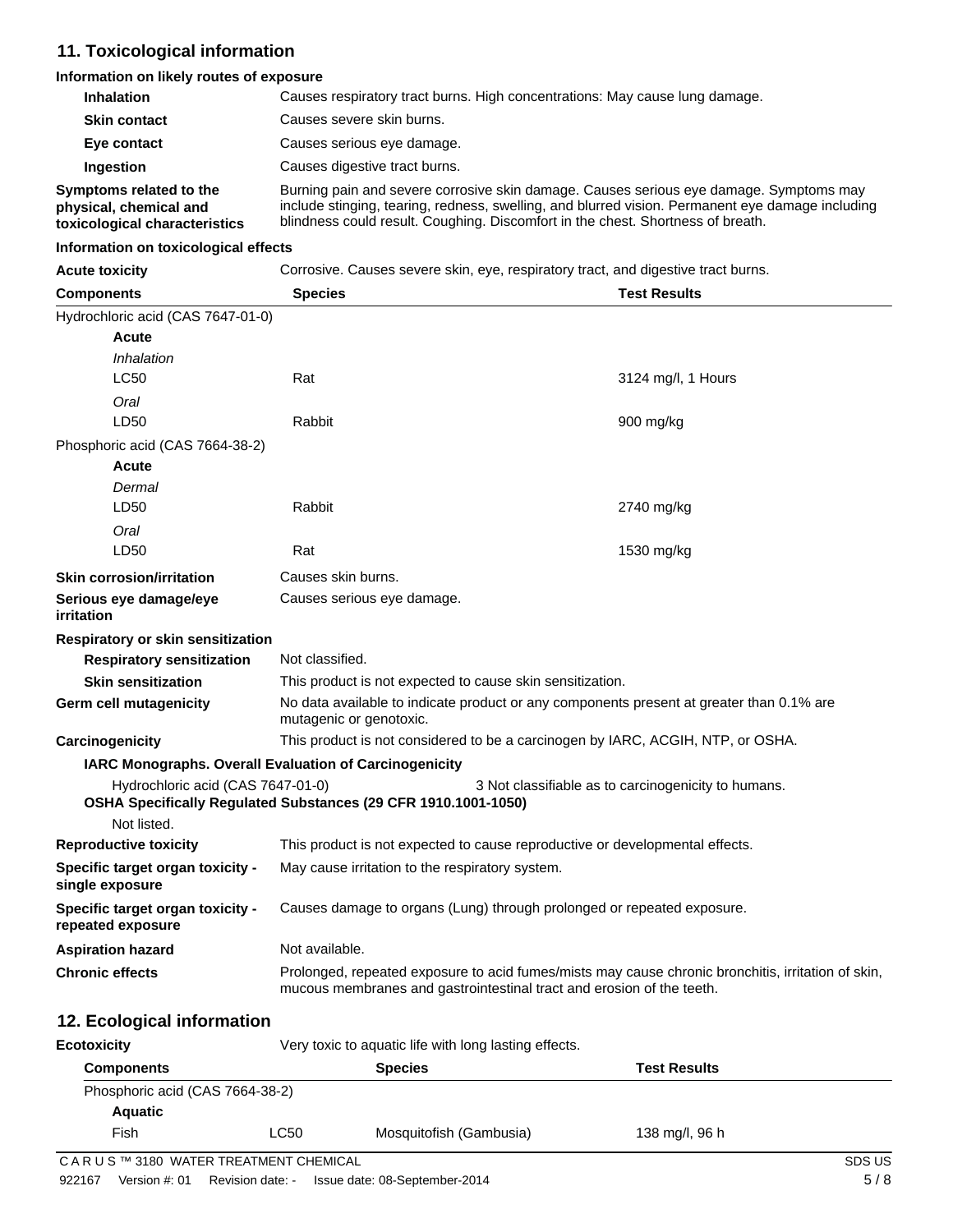| <b>Components</b>                           |                                                                                                                                                                                                      | <b>Species</b>                                                                                                                          | <b>Test Results</b>                                                                                                                                                                                    |  |  |
|---------------------------------------------|------------------------------------------------------------------------------------------------------------------------------------------------------------------------------------------------------|-----------------------------------------------------------------------------------------------------------------------------------------|--------------------------------------------------------------------------------------------------------------------------------------------------------------------------------------------------------|--|--|
| Trizinc bis(orthophosphate) (CAS 7779-90-0) |                                                                                                                                                                                                      |                                                                                                                                         |                                                                                                                                                                                                        |  |  |
| <b>Aquatic</b>                              |                                                                                                                                                                                                      |                                                                                                                                         |                                                                                                                                                                                                        |  |  |
| Fish                                        | <b>LC50</b>                                                                                                                                                                                          | Rainbow trout, donaldson trout<br>(Oncorhynchus mykiss)                                                                                 | 0.09 mg/l, 96 hours                                                                                                                                                                                    |  |  |
| <b>Persistence and degradability</b>        | The product is not expected to be readily biodegradable.                                                                                                                                             |                                                                                                                                         |                                                                                                                                                                                                        |  |  |
| <b>Bioaccumulative potential</b>            | No data available.                                                                                                                                                                                   |                                                                                                                                         |                                                                                                                                                                                                        |  |  |
| <b>Mobility in soil</b>                     | No data available.                                                                                                                                                                                   |                                                                                                                                         |                                                                                                                                                                                                        |  |  |
| Other adverse effects                       | No other adverse environmental effects (e.g. ozone depletion, photochemical ozone creation<br>potential, endocrine disruption, global warming potential) are expected from this component.           |                                                                                                                                         |                                                                                                                                                                                                        |  |  |
| 13. Disposal considerations                 |                                                                                                                                                                                                      |                                                                                                                                         |                                                                                                                                                                                                        |  |  |
| <b>Disposal instructions</b>                |                                                                                                                                                                                                      | with chemical or used container. Dispose of contents/container in accordance with<br>local/regional/national/international regulations. | Collect and reclaim or dispose in sealed containers at licensed waste disposal site. Do not allow<br>this material to drain into sewers/water supplies. Do not contaminate ponds, waterways or ditches |  |  |
| <b>Local disposal regulations</b>           | Dispose in accordance with all applicable regulations.                                                                                                                                               |                                                                                                                                         |                                                                                                                                                                                                        |  |  |
| Hazardous waste code                        | D002: Waste Corrosive material $[PH \le 2$ or $= >12.5$ , or corrosive to steel<br>The waste code should be assigned in discussion between the user, the producer and the waste<br>disposal company. |                                                                                                                                         |                                                                                                                                                                                                        |  |  |
| Waste from residues / unused<br>products    |                                                                                                                                                                                                      | Dispose of in accordance with local regulations.                                                                                        |                                                                                                                                                                                                        |  |  |
| <b>Contaminated packaging</b>               | emptied.                                                                                                                                                                                             |                                                                                                                                         | Empty containers should be taken to an approved waste handling site for recycling or disposal.<br>Since emptied containers may retain product residue, follow label warnings even after container is   |  |  |

## **14. Transport information**

| <b>DOT</b>                        |                                                                                                      |
|-----------------------------------|------------------------------------------------------------------------------------------------------|
| <b>UN number</b>                  | <b>UN3264</b>                                                                                        |
| UN proper shipping name           | Corrosive liquid, acidic, inorganic, n.o.s. (Phosphoric acid)                                        |
| <b>Transport hazard class(es)</b> |                                                                                                      |
| <b>Class</b>                      | 8                                                                                                    |
| <b>Subsidiary risk</b>            |                                                                                                      |
| Label(s)                          | 8                                                                                                    |
| <b>Packing group</b>              | III                                                                                                  |
| <b>Environmental hazards</b>      |                                                                                                      |
| <b>Marine pollutant</b>           | Yes                                                                                                  |
|                                   | Special precautions for user Read safety instructions, SDS and emergency procedures before handling. |
| <b>Special provisions</b>         | IB3, T7, TP1, TP28                                                                                   |
| <b>Packaging exceptions</b>       | 154                                                                                                  |
| Packaging non bulk                | 203                                                                                                  |
| <b>Packaging bulk</b>             | 241                                                                                                  |
| <b>IATA</b>                       |                                                                                                      |
|                                   |                                                                                                      |
| <b>UN number</b>                  | <b>UN3264</b>                                                                                        |
| UN proper shipping name           | Corrosive liquid, acidic, inorganic, n.o.s. (Phosphoric acid)                                        |
| <b>Transport hazard class(es)</b> |                                                                                                      |
| <b>Class</b>                      | 8                                                                                                    |
| <b>Subsidiary risk</b>            |                                                                                                      |
| Label(s)                          | 8                                                                                                    |
| <b>Packing group</b>              | III                                                                                                  |
| <b>Environmental hazards</b>      | Yes                                                                                                  |
| <b>ERG Code</b>                   | 8L                                                                                                   |
|                                   | Special precautions for user Read safety instructions, SDS and emergency procedures before handling. |
| <b>IMDG</b>                       |                                                                                                      |
| <b>UN number</b>                  | <b>UN3264</b>                                                                                        |
| UN proper shipping name           | CORROSIVE LIQUID, ACIDIC, INORGANIC, N.O.S. (Phosphoric acid)                                        |
| <b>Transport hazard class(es)</b> |                                                                                                      |
| <b>Class</b>                      | 8                                                                                                    |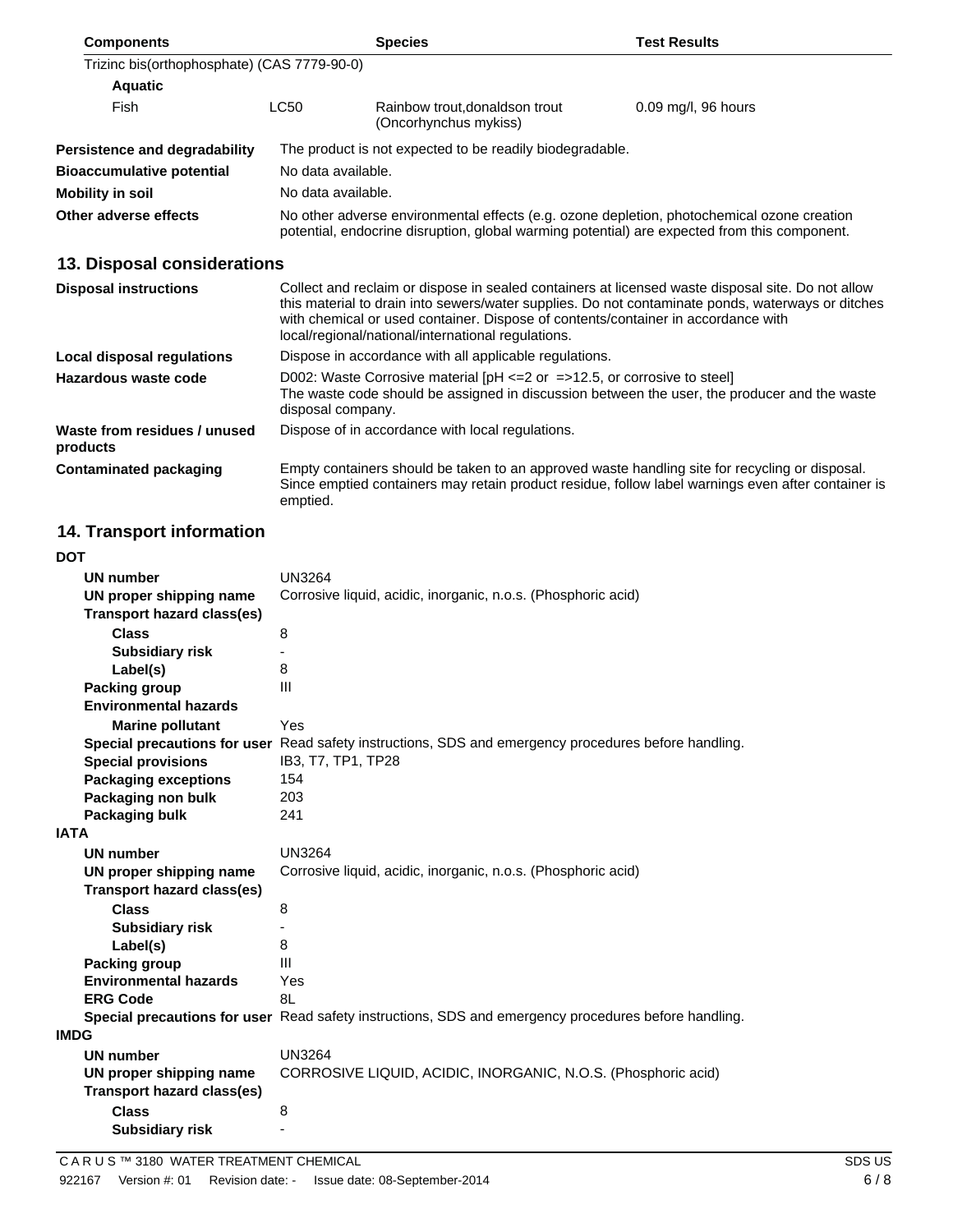| Label(s)                                                                                                              | 8                                                                                          |                                                                                                                                                                              |                                |                                                                                                             |                    |  |
|-----------------------------------------------------------------------------------------------------------------------|--------------------------------------------------------------------------------------------|------------------------------------------------------------------------------------------------------------------------------------------------------------------------------|--------------------------------|-------------------------------------------------------------------------------------------------------------|--------------------|--|
| <b>Packing group</b>                                                                                                  | III                                                                                        |                                                                                                                                                                              |                                |                                                                                                             |                    |  |
| <b>Environmental hazards</b>                                                                                          |                                                                                            |                                                                                                                                                                              |                                |                                                                                                             |                    |  |
| <b>Marine pollutant</b><br>EmS                                                                                        | Yes<br>F-A, S-B                                                                            |                                                                                                                                                                              |                                |                                                                                                             |                    |  |
|                                                                                                                       |                                                                                            | Special precautions for user Read safety instructions, SDS and emergency procedures before handling.                                                                         |                                |                                                                                                             |                    |  |
| Transport in bulk according to<br>Annex II of MARPOL 73/78 and<br>the IBC Code                                        | Not available.                                                                             |                                                                                                                                                                              |                                |                                                                                                             |                    |  |
| 15. Regulatory information                                                                                            |                                                                                            |                                                                                                                                                                              |                                |                                                                                                             |                    |  |
| <b>US federal regulations</b>                                                                                         |                                                                                            | This product is a "Hazardous Chemical" as defined by the OSHA Hazard Communication<br>Standard, 29 CFR 1910.1200.<br>All components are on the U.S. EPA TSCA Inventory List. |                                |                                                                                                             |                    |  |
| TSCA Section 12(b) Export Notification (40 CFR 707, Subpt. D)                                                         |                                                                                            |                                                                                                                                                                              |                                |                                                                                                             |                    |  |
| Not regulated.<br>OSHA Specifically Regulated Substances (29 CFR 1910.1001-1050)<br>Not listed.                       |                                                                                            |                                                                                                                                                                              |                                |                                                                                                             |                    |  |
| <b>CERCLA Hazardous Substance List (40 CFR 302.4)</b>                                                                 |                                                                                            |                                                                                                                                                                              |                                |                                                                                                             |                    |  |
| Hydrochloric acid (CAS 7647-01-0)<br>Phosphoric acid (CAS 7664-38-2)                                                  |                                                                                            |                                                                                                                                                                              | <b>LISTED</b><br><b>LISTED</b> |                                                                                                             |                    |  |
| Superfund Amendments and Reauthorization Act of 1986 (SARA)                                                           |                                                                                            |                                                                                                                                                                              |                                |                                                                                                             |                    |  |
| <b>Hazard categories</b>                                                                                              | Delayed Hazard - Yes<br>Fire Hazard - No<br>Pressure Hazard - No<br>Reactivity Hazard - No | Immediate Hazard - Yes                                                                                                                                                       |                                |                                                                                                             |                    |  |
| <b>SARA 302 Extremely hazardous substance</b>                                                                         |                                                                                            |                                                                                                                                                                              |                                |                                                                                                             |                    |  |
| <b>Chemical name</b>                                                                                                  | <b>CAS number</b>                                                                          | Reportable                                                                                                                                                                   | <b>Threshold</b>               | <b>Threshold</b>                                                                                            | <b>Threshold</b>   |  |
|                                                                                                                       |                                                                                            | quantity                                                                                                                                                                     | planning quantity              | planning quantity,<br>lower value                                                                           | planning quantity, |  |
| Hydrochloric acid                                                                                                     | 7647-01-0                                                                                  | 5000                                                                                                                                                                         | 500 lbs                        |                                                                                                             | upper value        |  |
| SARA 311/312 Hazardous<br>chemical                                                                                    | Yes                                                                                        |                                                                                                                                                                              |                                |                                                                                                             |                    |  |
| SARA 313 (TRI reporting)<br><b>Chemical name</b>                                                                      |                                                                                            |                                                                                                                                                                              | <b>CAS number</b>              | % by wt.                                                                                                    |                    |  |
| Trizinc bis(orthophosphate)<br>Hydrochloric acid                                                                      |                                                                                            |                                                                                                                                                                              | 7779-90-0<br>7647-01-0         | $22 - 26$<br>$1 - 5$                                                                                        |                    |  |
| Other federal regulations                                                                                             |                                                                                            |                                                                                                                                                                              |                                |                                                                                                             |                    |  |
| Clean Air Act (CAA) Section 112 Hazardous Air Pollutants (HAPs) List                                                  |                                                                                            |                                                                                                                                                                              |                                |                                                                                                             |                    |  |
| Hydrochloric acid (CAS 7647-01-0)<br>Clean Air Act (CAA) Section 112(r) Accidental Release Prevention (40 CFR 68.130) |                                                                                            |                                                                                                                                                                              |                                |                                                                                                             |                    |  |
| Hydrochloric acid (CAS 7647-01-0)                                                                                     |                                                                                            |                                                                                                                                                                              |                                |                                                                                                             |                    |  |
| <b>Safe Drinking Water Act</b><br>(SDWA)                                                                              | Not regulated.                                                                             |                                                                                                                                                                              |                                |                                                                                                             |                    |  |
| <b>Chemical Code Number</b>                                                                                           |                                                                                            |                                                                                                                                                                              |                                | Drug Enforcement Administration (DEA). List 2, Essential Chemicals (21 CFR 1310.02(b) and 1310.04(f)(2) and |                    |  |
| Hydrochloric acid (CAS 7647-01-0)                                                                                     |                                                                                            |                                                                                                                                                                              | 6545                           | Drug Enforcement Administration (DEA). List 1 & 2 Exempt Chemical Mixtures (21 CFR 1310.12(c))              |                    |  |
| Hydrochloric acid (CAS 7647-01-0)<br><b>DEA Exempt Chemical Mixtures Code Number</b>                                  |                                                                                            |                                                                                                                                                                              | 20 %WV                         |                                                                                                             |                    |  |
| Hydrochloric acid (CAS 7647-01-0)                                                                                     |                                                                                            |                                                                                                                                                                              | 6545                           |                                                                                                             |                    |  |
| <b>US state regulations</b>                                                                                           |                                                                                            |                                                                                                                                                                              |                                |                                                                                                             |                    |  |
| US. Massachusetts RTK - Substance List                                                                                |                                                                                            |                                                                                                                                                                              |                                |                                                                                                             |                    |  |